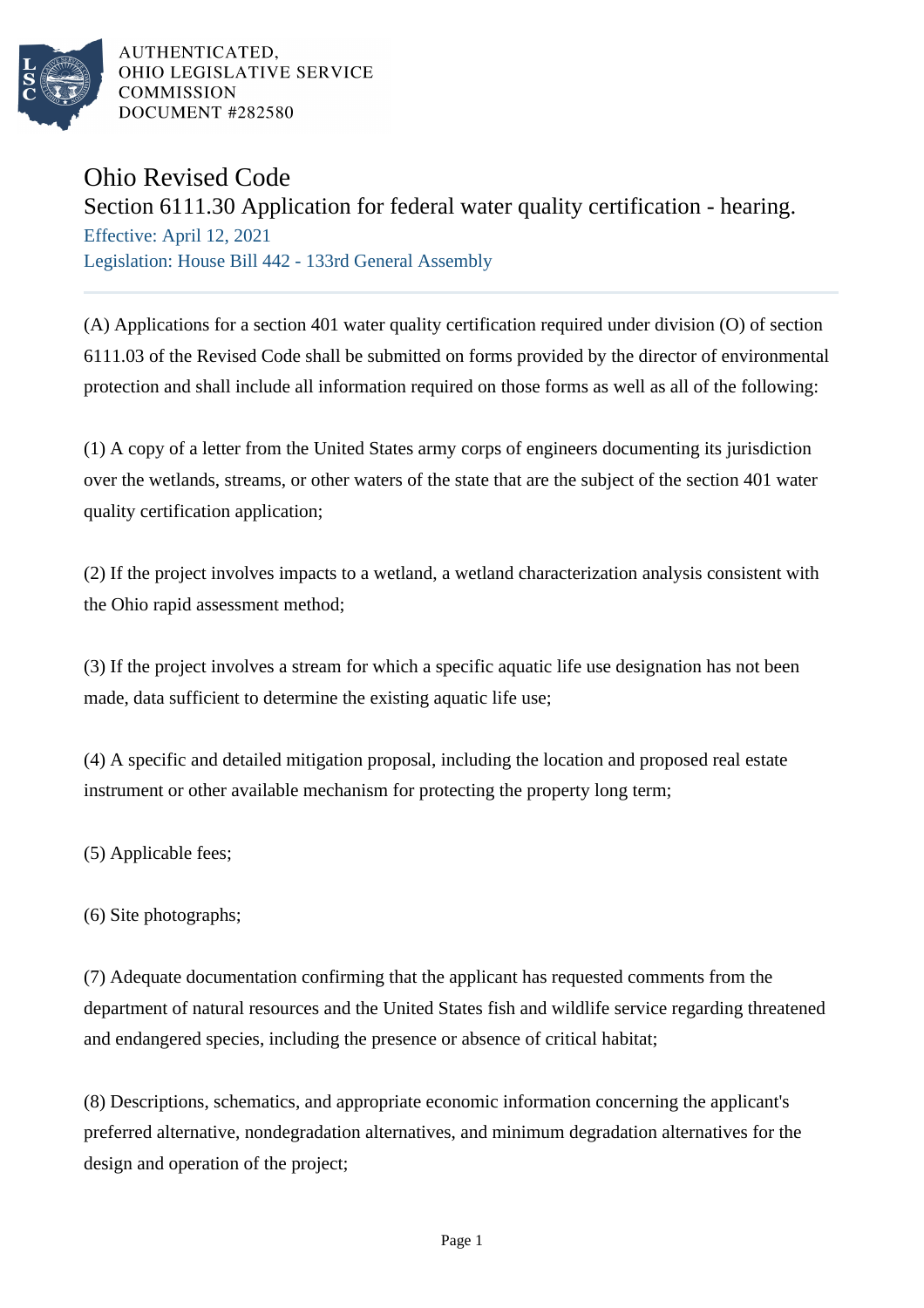

AUTHENTICATED, OHIO LEGISLATIVE SERVICE **COMMISSION** DOCUMENT #282580

(9) The applicant's investigation report of the waters of the United States in support of a section 404 permit application concerning the project;

(10) A copy of the United States army corps of engineers' public notice regarding the section 404 permit application concerning the project.

(B) Not later than fifteen business days after the receipt of an application for a section 401 water quality certification, the director shall review the application to determine if it is complete and shall notify the applicant in writing as to whether the application is complete. If the director fails to notify the applicant within fifteen business days regarding the completeness of the application, the application is considered complete. If the director determines that the application is not complete, the director shall include with the written notification an itemized list of the information or materials that are necessary to complete the application. If the applicant fails to provide the information or materials within sixty days after the director's receipt of the application, the director may return the incomplete application to the applicant and take no further action on the application. If the application is returned to the applicant because it is incomplete, the director shall return the review fee levied under division (A)(1), (2), or (3) of section 3745.114 of the Revised Code to the applicant, but shall retain the application fee levied under that section.

(C) Not later than twenty-one days after a determination that an application is complete under division (B) of this section, the applicant shall publish public notice of the director's receipt of the complete application in a newspaper of general circulation in the county in which the project that is the subject of the application is located. The public notice shall be in a form acceptable to the director. The applicant shall promptly provide the director with proof of publication. The applicant may choose, subject to review by and approval of the director, to include in the public notice an advertisement for an antidegradation public hearing on the application pursuant to section 6111.12 of the Revised Code. There shall be a public comment period of thirty days following the publication of the public notice.

(D) If the director determines that there is significant public interest in a public hearing as evidenced by the public comments received concerning the application and by other requests for a public hearing on the application, the director or the director's representative shall conduct a public hearing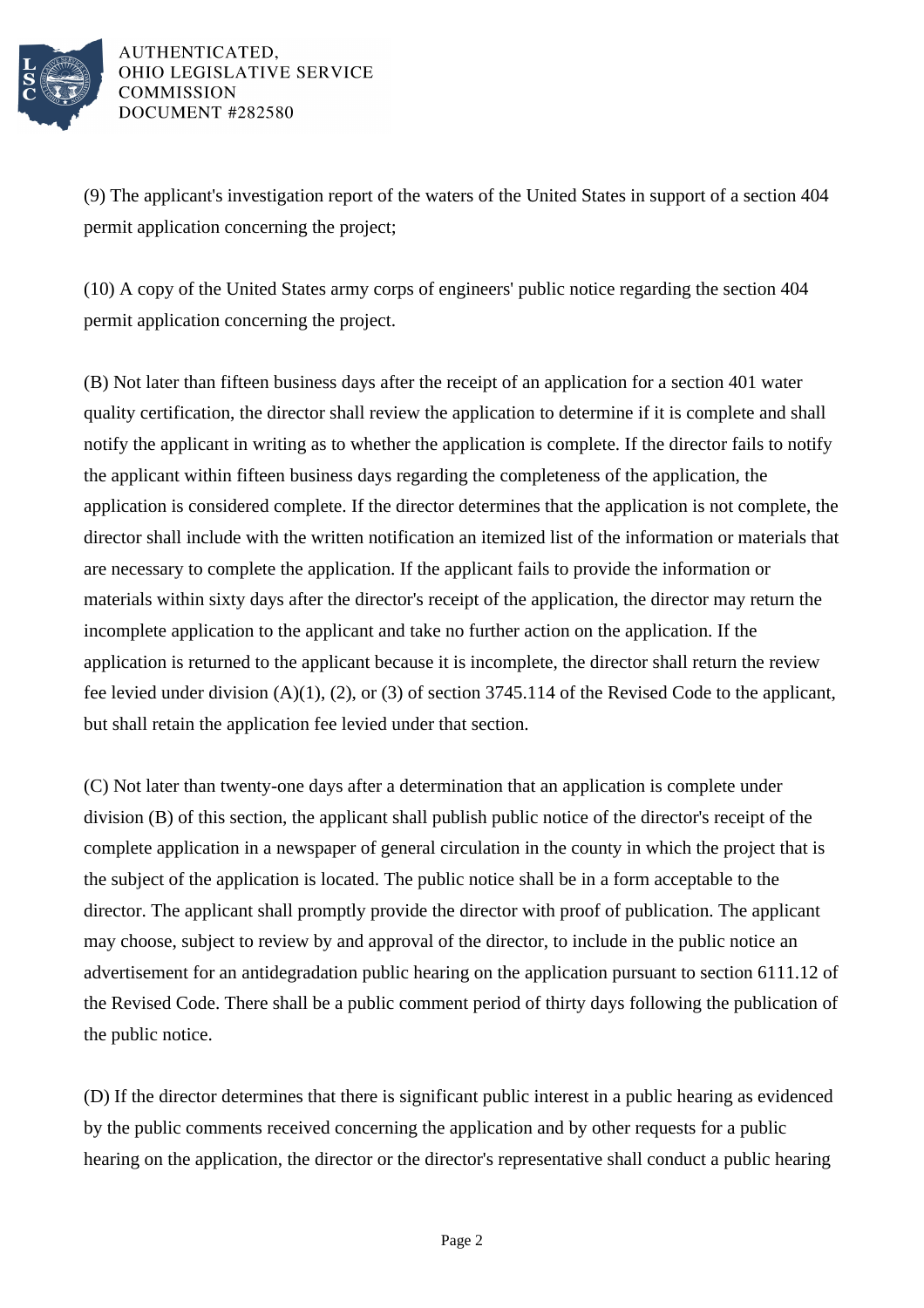

## AUTHENTICATED. OHIO LEGISLATIVE SERVICE **COMMISSION** DOCUMENT #282580

concerning the application. Notice of the public hearing shall be published by the applicant, subject to review and approval by the director, at least thirty days prior to the date of the hearing in a newspaper of general circulation in the county in which the project that is the subject of the application is to take place. If a public hearing is requested concerning an application, the director shall accept comments concerning the application until five business days after the public hearing. A public hearing conducted under this division shall take place not later than one hundred days after the application is determined to be complete.

(E) The director shall forward all public comments concerning an application submitted under this section that are received through the public involvement process required by rules adopted under this chapter to the applicant not later than five business days after receipt of the comments by the director.

(F) The applicant shall respond in writing to written comments or to deficiencies identified by the director during the course of reviewing the application not later than fifteen days after receiving or being notified of them.

(G) The director shall issue or deny a section 401 water quality certification not later than one hundred eighty days after the complete application for the certification is received. The director shall provide an applicant for a section 401 water quality certification with an opportunity to review the certification prior to its issuance.

(H) The director shall maintain an accessible database that includes environmentally beneficial water restoration and protection projects that may serve as potential mitigation projects for projects in the state for which a section 401 water quality certification is required. A project's inclusion in the database does not constitute an approval of the project.

(I) Mitigation required by a section 401 water quality certification may be accomplished by any of the following:

(1) Purchasing credits at a mitigation bank approved in accordance with 33 C.F.R. 332.8;

(2) Participating in an in-lieu fee mitigation program approved in accordance with 33 C.F.R. 332.8;